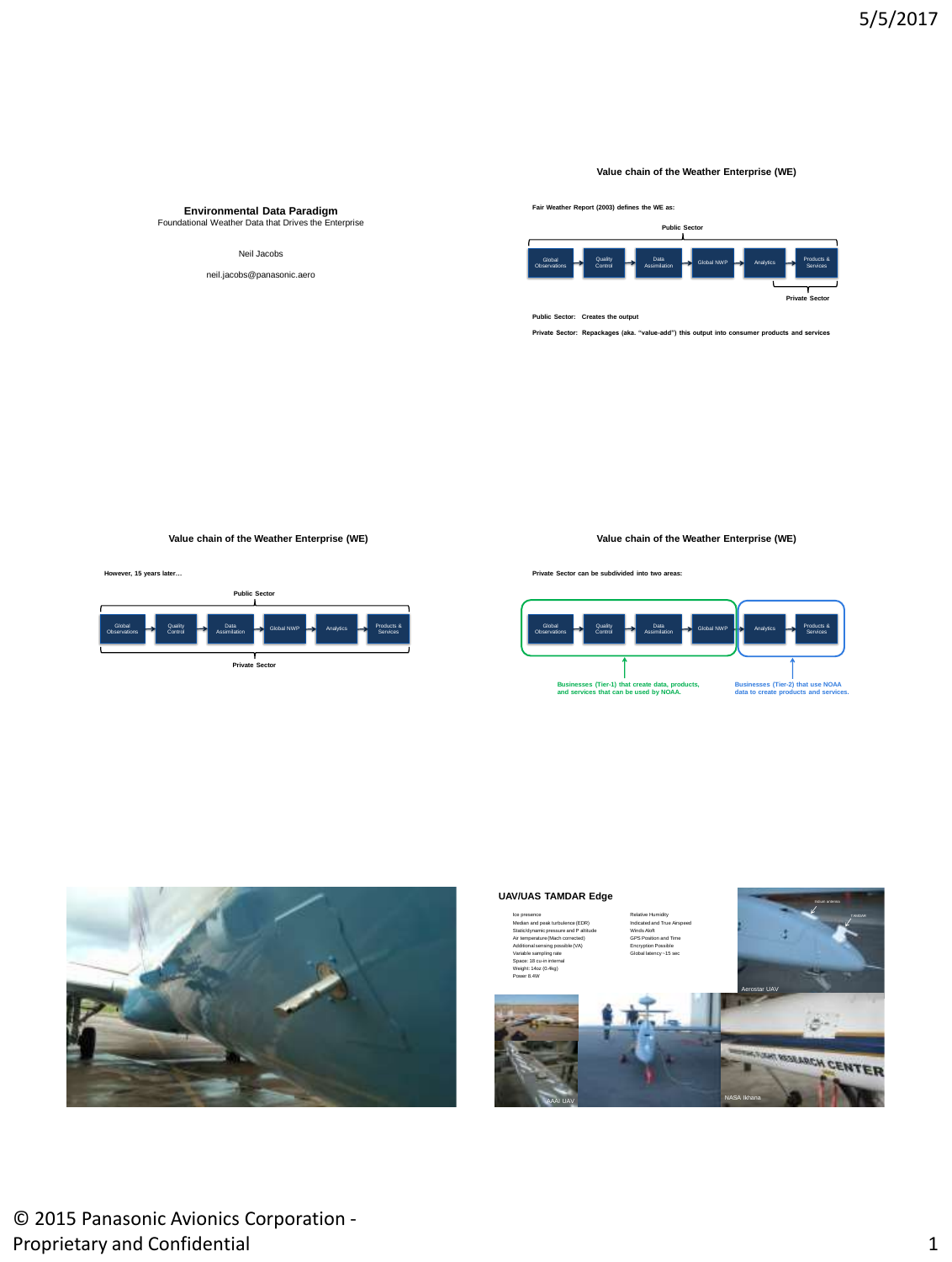

**NOAA / FAA 4-Year TAMDAR Study Results**



Moninger, W. R., S. G. Benjamin, B. D. Jamison, T. W. Schlatter, T. L. Smith, E. J. Szoke, 2010: Evaluation of Regional Aircraft Observations Using TAMDAR. *Wea. Forecasting*, **25**, 627–645. Berjamin, S. G., B. D. Jemison, W. R. Moriews, S. R. S. S. Schwartz, T. W. Schieler, 2010: Relative Short-Range Forecast Impact from Ancadt, Profiler, Radioscode, VAD, GPSPW, METAR, and Masonet Observations.<br>vis the RUC Ho

\*After corrections outlined in:<br>Nambe, N. A. D. J. Models, and A. K. Jacobs, N. A., D. J. Mulally, and A. K. Anderson, 2014: Correction of Flux Valve–Based Heading for Improvement of Aircraft Wind Observations*. J. Atmos. Oceanic Technol*., **31**, 1733–1747.

### Global NWP Data Impacts adit: Daryl Kleist (EMC/UMD)







## **History of NOAA TAMDAR data contracts**

**2005-2009**: TAMDAR data provided for free\* to NOAA/NWS for impact studies and evaluation **2009-2012**: Funded contract to supply TAMDAR data through the NOAA AMDAR data program 2013-2014: No contract (data lapse) -- NOAA budget cuts, sequestration, CR, etc. **2015-Present**: Funded contract to supply TAMDAR data through the National Mesonet Program

**How did we arrive at our pricing model?**

**Why impose data redistribution restrictions?**





© 2015 Panasonic Avionics Corporation - Proprietary and Confidential 2